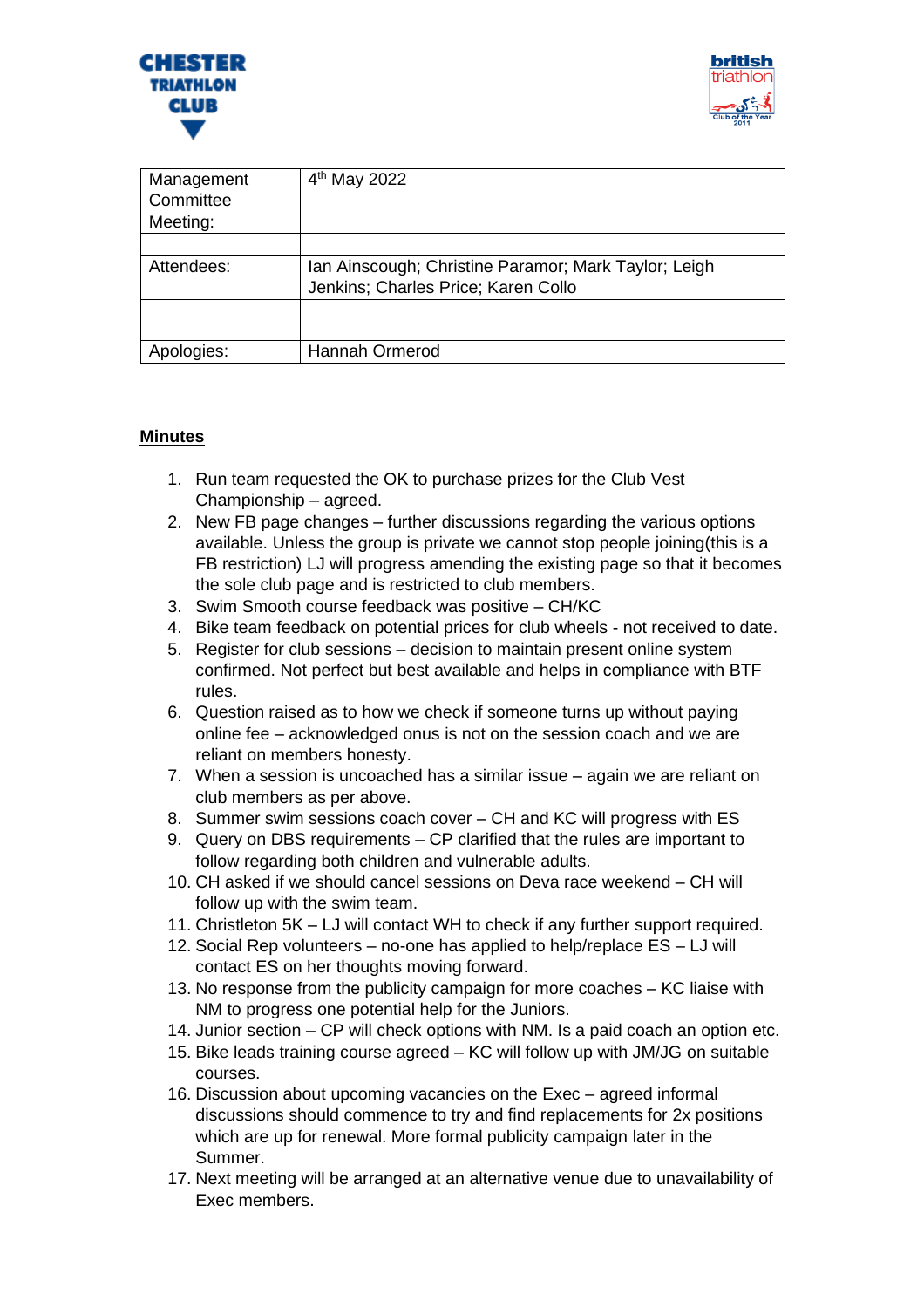captain@chestertri.org.uk vicecaptain@chestertri.org.uk secretary@chestertri.org.uk treasurer@chestertri.org.uk



.



Next meeting  $-25<sup>th</sup>$  May – Management Committee